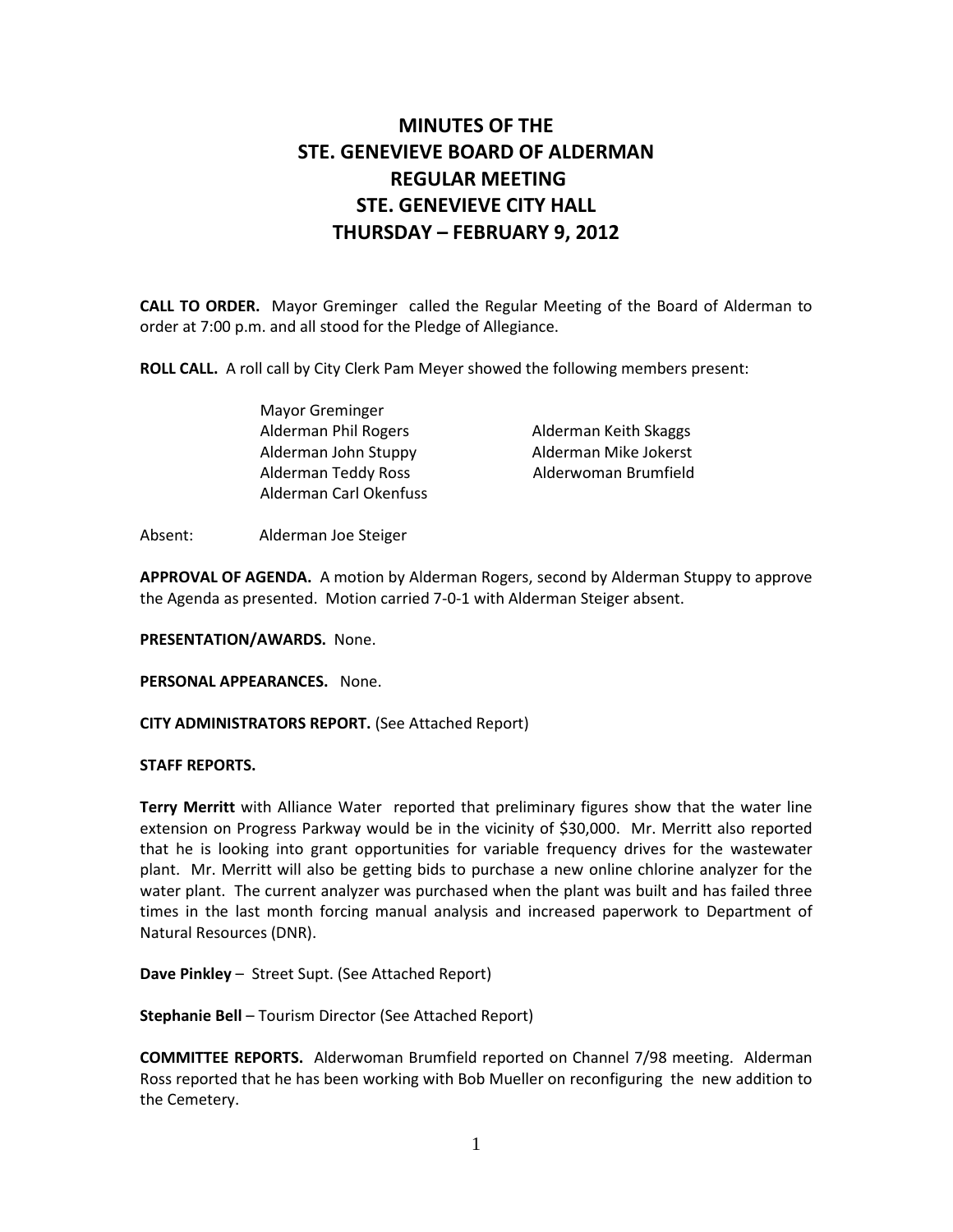# CONSENT AGENDA.

Minutes Board of Aldermen Regular Session – January 26, 2012. A motion by Alderman Rogers, second by Alderman Skaggs to approve the minutes of the Regular Session of the Board of Alderman from January 26, 2012. Motion carried 7-0-1 with Alderman Steiger absent.

Minutes Board of Aldermen Closed Session - January 26, 2012. Will be brought to the next meeting for approval.

Resolution 2012-09. A resolution appointing Felix Meyer as Emergency Management Director for the City of Ste. Genevieve, Missouri. A motion by Alderman Rogers second by Alderman Okenfuss to approve Resolution 2012-09. Motion carried 7-0-1 with Alderman Steiger absent.

Resolution 2012-10. A resolution appointing Ed Luttrell to the Ste. Genevieve Landmarks Commission. A motion by Alderman Rogers, second by Alderman Skaggs to approve Resolution 2012-10. Motion carried 7-0-1 with Alderman Steiger absent.

# OLD BUSINESS.

BILL NO. 3841. AN ORDINANCE AMENDING "SCHEDULE II, STOP SIGNS" OF THE MUNICIPAL CODE, AND DESIGNATING AN AUTHORIZED STOP SIGN AT CEDAR LANE AND PARK DRIVE WITH THEIR INTERSECTION OF THE ALLY BETWEEN FOURTH STREET AND ROZIER STREET.  $2^{\mathsf{nd}}$ READING. A motion by Alderman Rogers, second by Alderwoman Brumfield, Bill No. 3841 was placed on its second and final reading, read by title only, considered and passed by a roll call vote as follows: Ayes: Alderman Skaggs, Alderman Rogers, Alderman Stuppy, Alderman Jokerst, Alderman Ross, Alderman Okenfuss and Alderwoman Brumfield. Nays: None Motion carried 7-0-1 with Alderman Steiger absent. Thereupon Bill No. 3841 was declared Ordinance No. 3779 signed by the Mayor and attested by the City Clerk.

## NEW BUSINESS.

BILL NO. 3842. AN ORDINANCE ALLOWING THE "2012 SHOW ME GREEN SALES TAX HOLIDAY" TO APPLY TO THE LOCAL SALES TAXES OF THE CITY OF STE. GENEVIEVE, MISSOURI BETWEEN APRIL 19 AND APRIL 25, 2012.  $1^{st}$  READING. A motion by Alderman Rogers, second by Alderman Stuppy, Bill No. 3842 was placed on its first reading, read by title only, considered and passed with a 7-0-1 vote of the Board of Aldermen with Alderman Steiger absent.

BILL NO. 3843. AN ORDINANCE OF THE CITY OF STE. GENEVIEVE, MISSOURI AUTHORIZING THE MAYOR TO EXECUTE AN AGREEMENT FOR ENGINEERING SERVICES FOR THE WESTWOOD DRIVE IMPROVEMENTS AND PORTIS STREET IMPROVEMENTS WITH BAER ENGINEERING, LLC. OF PERRYVILLE, MISSOURI. 1<sup>st</sup> READING. A motion by Alderman Rogers, second by Alderman Stuppy, Bill No. 3843 was placed on its first reading, read by title only, considered and passed with an 7-0-1 vote of the Board of Aldermen with Alderman Steiger absent.